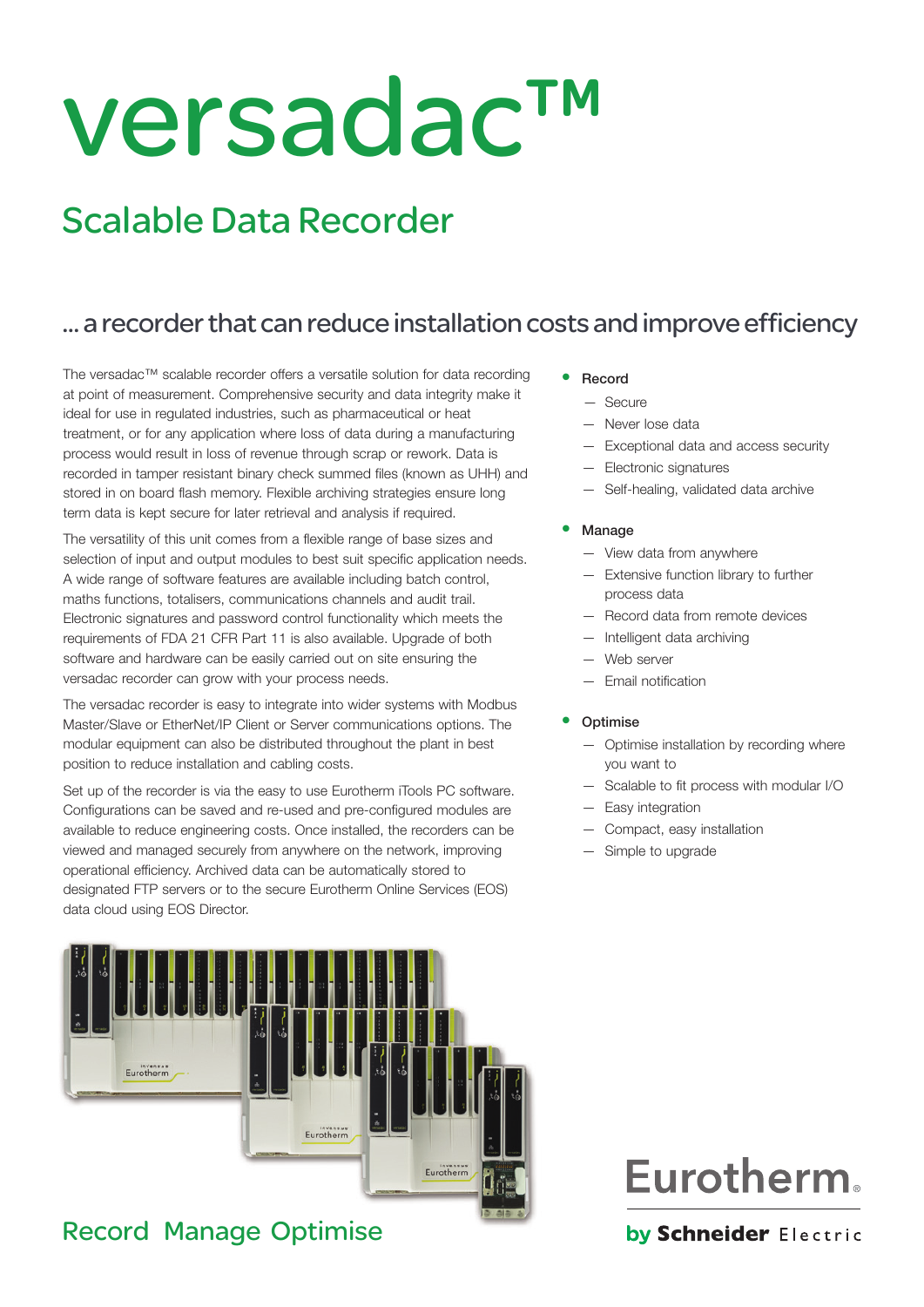# Data integrity and user access control

The versadac recorder offers advanced recording and archive strategies to ensure valuable process data is kept safe. This is supported by comprehensive and secure user access options to give complete peace of mind for data integrity with access when and where you need it. It gives best in class data recording at point of measurement and meets the most stringent of regulatory requirements.

User access control is managed with unique user names and passwords and supports use of Active Directory. For the applications regulated by FDA 21 CFR Part 11 or Nadcap additional peace of mind is provided by features such as recorded logins, password ageing, minimum password lengths, account retirement, timed logout, electronic signing and electronic authorisation.

# Easy to integrate

The versadac recorder provides many features and options that can bring real benefit in standalone applications or it can be easily integrated into any wider process using native communications options for Modbus Master TCP/IP, RTU and EtherNet/IP.

# Batch Control

Powerful batch functionality is included within the recorder and, combined with the ability to group data into up to 30 groups, the instrument can run up to 30 simultaneous batches. The Batch software option enables the user to enter specific information relating to a batch and record this alongside the process data. The feature provides up to 10 operator entry fields which can be configured for manual or automatic data entry. These free format fields may be used to store Batch Number, Job Number, Customer Name, Cycle Number, etc. Operator details will be logged with the rest of the batch data on start and/or stop of the batch, providing complete process traceability.

# Toolkit blocks

Toolkit blocks provide mathematical or logical expressions to meet the needs of more sophisticated applications. Using the Eurotherm iTools PC configuration software, functions may be wired together with simple drag and drop techniques to ensure easy creation of even the most complex configurations. Variables are easily parameterised using pull down lists or direct data entry.

| User Variables:                  | 12 real values per base                                                                                                                                                                         |
|----------------------------------|-------------------------------------------------------------------------------------------------------------------------------------------------------------------------------------------------|
| <b>Analogue Function Blocks:</b> | 250 function blocks per base.<br>(Add, Subtract, Multiply, Divide, Absolute<br>difference, Maximum, Minimum, Hot Swap,<br>Sample and Hold, Power, Square Root, Log,<br>Ln, Exponential, Select) |
| <b>Digital function Blocks:</b>  | 12 function blocks per base.<br>(AND, OR, XOR, Latch, Equal, Not Equal,<br>Greater than. Less than. Greater than or<br>equal to, Less than or equal to)                                         |
| <b>Timing Functions:</b>         | 12 Timers                                                                                                                                                                                       |

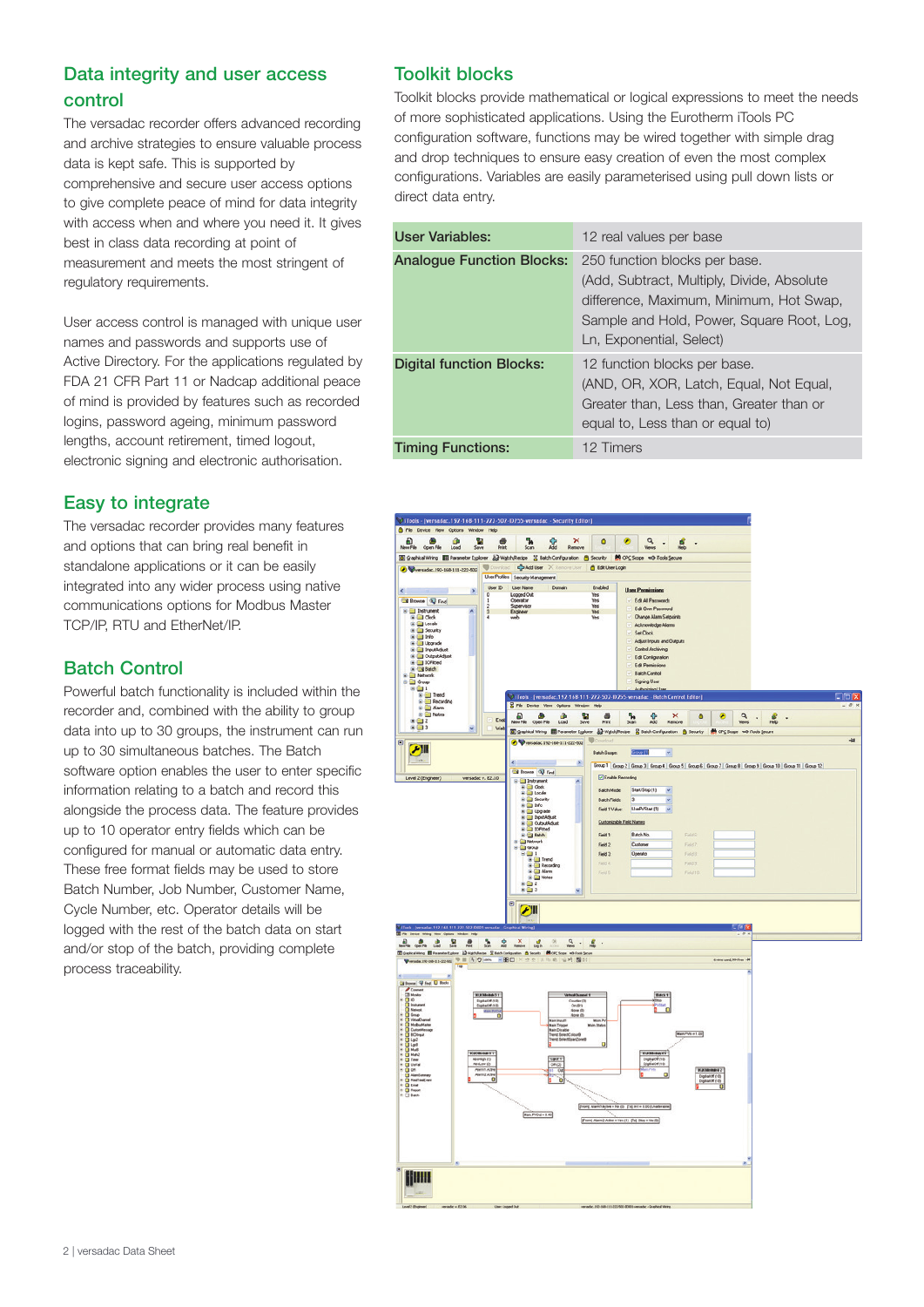# Application Blocks



# Steriliser block

The steriliser block has been developed in collaboration with a number of steriliser manufacturers to provide a solution for the Independent Monitoring System (IMS) within the decontamination process. It provides cycle based data logging and monitoring with display of instantaneous information on the status of the sterilisation cycle.

The Steriliser Application supports up to four process variables with chamber temperature, chamber pressure and air detector being the three primary variables. It is suitable for use with porous load, dry heat, flash and LTS sterilisers or for any steriliser requiring up to four process variables.

# Mean Kinetic Temperature (MKT)

Measuring and recording temperature is vital to the storage of perishable goods but there is more than one way to record an average. The International Conference on Harmonisation of Technical Requirements for Registration of Pharmaceuticals for Human Use (ICH) defines MKT as being "A single derived temperature that, if maintained over a defined period of time, affords the same thermal challenge to a drug or drug product as would be experienced over a range of both higher and lower temperatures for an equivalent defined period." It expresses the cumulative thermal stress experienced by a product at varying temperatures during storage and distribution. It differs from other means, such as simple numerical average or arithmetic mean, in that higher temperatures are given greater weight in computing the average in recognition of the accelerated rate of thermal degradation of materials at higher temperatures.

The versadac recorder provides support for up to 30 MKT calculation blocks, one per Group within the unit.

# Steam Flow

The Steam Flow Application block provides support for the following saturated steam calculations:

# Saturated Steam Mass Flow

This calculates the mass flow of steam using either pressure or temperature input with a volumetric flow rate. Using data from the steam tables, the density of steam at the appropriate temperature or pressure is used to calculate the mass per unit time.

# Saturated Steam Heat Flow

This calculates the heat flow of steam using either pressure or temperature input with a volumetric flow rate. Using data from the steam tables, the enthalpy of steam at the appropriate temperature or pressure is used to calculate the energy per unit time.

# Saturated Steam Heat Consumed

This calculates the heat consumed in a process by monitoring the energy going into the process and the residual energy leaving the process using a similar calculation to the heat flow calculation above. Subtracting one from the other gives the heat consumed by the process. The calculation requires either pressure or temperature from the process input and temperature of the condensate at the output along with a volumetric flow rate. The output of this calculation is in kJ/time. The instantaneous values of the steam calculations can be totalised (or integrated) to give a total flow value on a configurable time period such as per hour, per day, per week or per shift. This requires the totaliser function within the versadac recorder.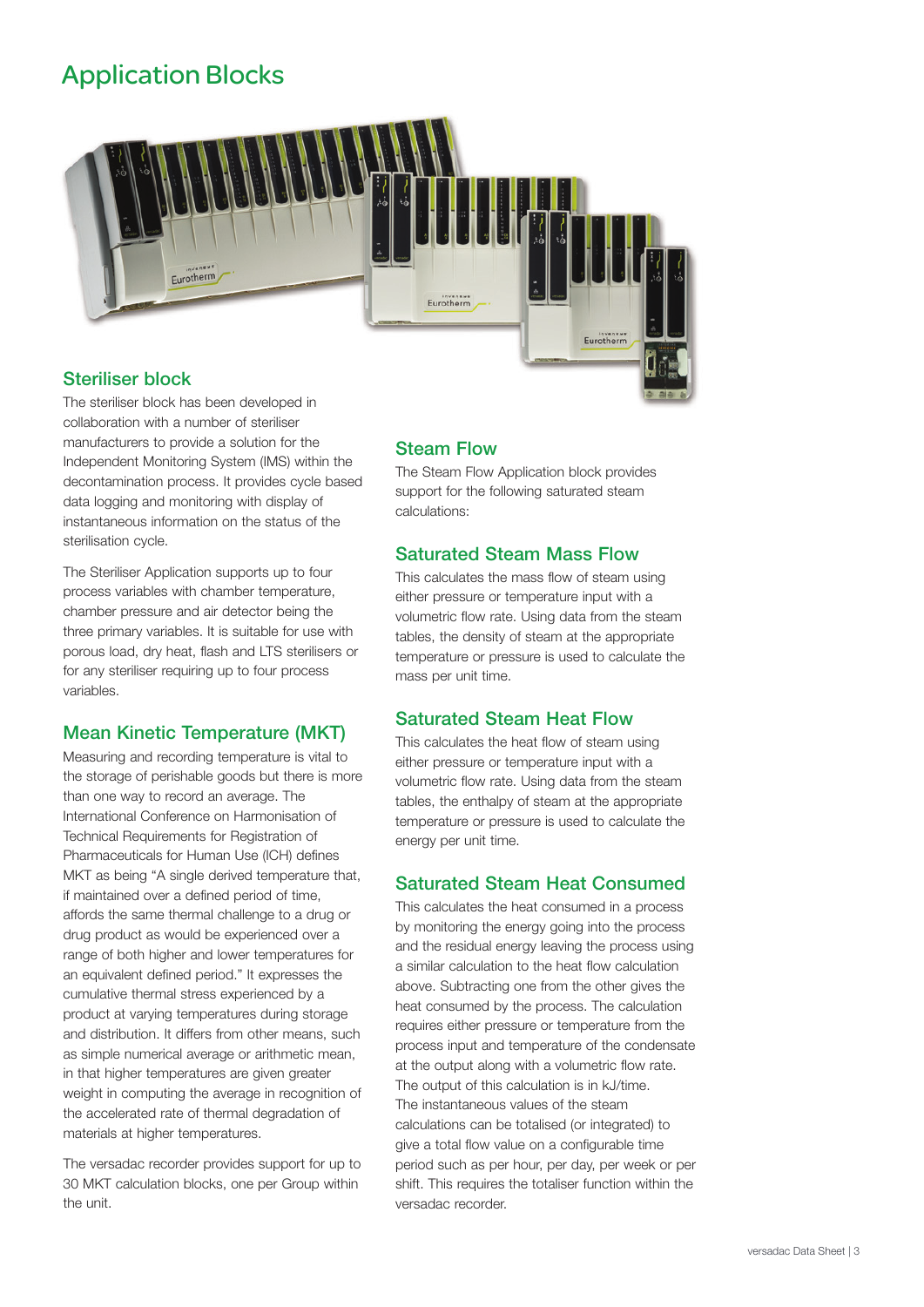# Specification

## Base Unit

#### **General**

The base unit is fitted with the versadac recorder modules plus additional I/O modules. These modules plug onto terminal units, which provide the wiring interface between the plant or machine and the I/O modules. Bases are available in 4 sizes to suit the number of modules required in a particular system.

Communication between the I/O modules and the processor is effected by the use of a passive internal module I/O bus running along the width of the base.

Each module position is tracked separately for additional security during live replacement of I/O modules.

The base consists of an aluminium extrusion, the internal I/O bus and mounting supports. It is designed to be DIN rail mounted or directly fixed to a bulkhead or mounting plate.

#### Mechanical

Based on the number of modules and allowing for future expansion, the versadac recorder can be supplied in a range of standard base sizes to suit process requirements. The dimensions and weights of the different base sizes are detailed in the table below:

| <b>Module Capacity (Base Size)</b> |  | $\mathbf 0$                                                               | $\overline{4}$ | 8                                | 16  |
|------------------------------------|--|---------------------------------------------------------------------------|----------------|----------------------------------|-----|
| Weight (no modules) kg             |  | 0.2                                                                       | 0.7            | 1.0                              | 1.6 |
| Weight (all modules) kg            |  | 0.7                                                                       | 1.65           | 3.1                              | 5.3 |
| Height:                            |  | 180mm                                                                     |                |                                  |     |
| Depth:                             |  | raised                                                                    |                | 132 -135 mm with retaining lever |     |
| Mounting:                          |  | vertically                                                                |                | DIN rail or Bulkhead, mounted    |     |
| DIN rail:                          |  | Use symmetrical DIN rail to EN50022-<br>$35 \times 7.5$ or $35 \times 15$ |                |                                  |     |
| Casing:                            |  | Without additional protection IP20                                        |                |                                  |     |
| Ventilation space:                 |  |                                                                           |                | 25mm free space above and below  |     |

| General                                            |                                         |
|----------------------------------------------------|-----------------------------------------|
| Supply voltage range:                              | 24V dc ±20%                             |
| Power consumption:                                 | < 82W maximum for fully loaded rack     |
| Fuse rating:                                       | 0.5A time lag (Not customer             |
|                                                    | replaceable)                            |
| Surge current:                                     | 8A maximum                              |
| Module power consumption:                          | See individual module specification     |
| Environmental                                      |                                         |
| Operating temperature:                             | $0$ to $55^{\circ}$ C                   |
| Storage temperature:                               | $-25^{\circ}$ C to 85 $^{\circ}$ C      |
| Relative humidity:                                 | 5 to 95% (non-condensing)               |
|                                                    |                                         |
| <b>EMC</b> emissions:                              | BS EN61326 - 1: 2006 Class A            |
| EMC immunity:                                      | BS EN61326 - 1: 2006 Industrial         |
|                                                    | Locations                               |
|                                                    |                                         |
| Safety.                                            |                                         |
|                                                    | BS EN61010-1/A2; 2001                   |
|                                                    | Installation cat II, Pollution degree 2 |
|                                                    | Safety earth and screen connections     |
|                                                    | are made to earth terminals at the      |
|                                                    | bottom of the base                      |
| Vibration                                          |                                         |
| Vibration:                                         | IEC61131-2:2007 section 4.2.1           |
|                                                    | 1.75mm peak amplitude 5-8.4Hz;          |
|                                                    | 1g peak amplitude, 8.4-150Hz            |
|                                                    | 30 minutes dwell at resonance in all 3  |
|                                                    | planes                                  |
| Shock:                                             | 15g static shock                        |
| Diagnostic LEDs.                                   |                                         |
| Diagnostic LEDs indicate module diagnostic status. |                                         |
| All modules:                                       | A green LED at the top indicates the    |
|                                                    | module is powered and operating         |
|                                                    | correctly                               |
| Analog modules:                                    | Red LEDs for each channel to indicate   |
|                                                    | channel failure                         |
| Digital modules:                                   | Yellow LEDs for each channel to         |
|                                                    | indicate the channel state              |

# Approvals<br>GOST:

CU TR pattern (AI8 pending)

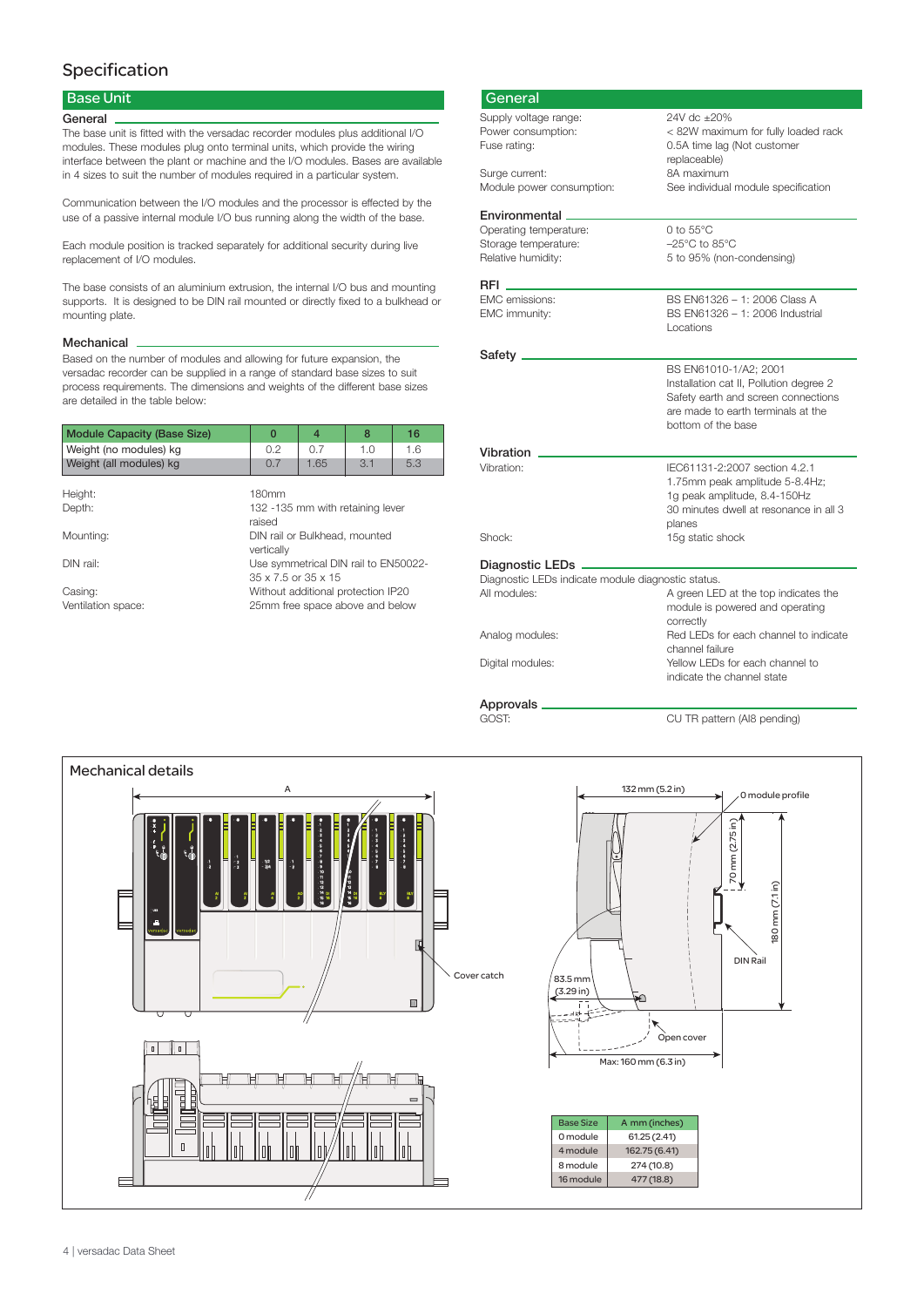#### Input Output Controller (IOC)

The Input Output Controller (IOC) is the central processing unit of the versadac recorder. Each versadac recorder base has an IOC module mounted in the extreme left-hand position. This module communicates with the internal I/O bus with module interconnection via the Base unit PCB. Each I/O slot consists of a terminal unit and an I/O module. These modules can be fitted to any available slot. The versadac can be ordered in one of four base sizes (0 – no I/O, 4, 8 or 16).

#### Processor Module

Processor and communications diagnostics are available from the LEDs on the front of the processor module.

| Control module:              | A green LED at the top indicates the<br>module is powered and operating<br>correctly                                                                                     |
|------------------------------|--------------------------------------------------------------------------------------------------------------------------------------------------------------------------|
| Internal diagnostics:        | A red LED indicates failure of the internal<br>self diagnostic routines or I/O module<br>type mismatch between what is fitted<br>and that expected or I/O module failure |
| Battery (if installed):      | A green LED indicates battery health                                                                                                                                     |
| Serial communications:       | A green LED indicates communications<br>activity                                                                                                                         |
| Ethernet:                    | A yellow LED indicates Ethernet link and<br>flashes to show activity                                                                                                     |
| USB:                         | A green LED indicates USB insertion,<br>periodic flashing indicates USB activity                                                                                         |
| USB over-current indication: | A yellow LED indicates an over current<br>error                                                                                                                          |

#### Power on Self Tests

On power up the versadac recorder automatically performs Power On Self Tests. These are a series of diagnostic tests used to assess the instrument health. The above LEDs indicate module diagnostic status in case of a problem.

| Physical _           |                                      |
|----------------------|--------------------------------------|
| CPU:                 | Freescale Power OUICC II Pro         |
|                      | processor MPC8313                    |
| Bus Size:            | 32 hit                               |
| <b>System Clock:</b> | 330 MHz                              |
| Logging Capacity:    | 96MB on board, Log files transferred |
|                      | by FTP                               |
| USB:                 | USB 2.0 connected on terminal unit   |

#### Live plug-in.

I/O modules can be replaced while powered without any disturbance to the field wiring or other inputs and outputs – reducing downtime and minimising disturbance to other signal conditioning strategies.



#### **Communications**

#### Ethernet

Supports 10/100baseT Ethernet. Simultaneously it can support Modbus-TCP Master or Slave and EtherNet/IP.<br>Connectors: RJ45 connector

|                           | $1.117 - 1.711111.1.11111$         |
|---------------------------|------------------------------------|
| Network medium:           | Ethernet Cat5 shielded cables      |
| Speed:                    | 10/100baseT auto-select            |
| Line length (maximum):    | 100 metres, extendible by repeater |
| Allocation of IP address: | Fixed, DHCP                        |
| Modbus:                   | TCP configurable master or slave   |
| Max numbers of slaves:    | 32 Modbus TCP slaves               |
| Isolation:                | 50V dc; 30V ac (IEEE802.3)         |
|                           |                                    |

#### RS422/485 Serial Communications

| Connector:            | 1 x 9 way D-type connector             |
|-----------------------|----------------------------------------|
| Comms medium:         | RS422 (5-wire) or RS485 (3-wire),      |
|                       | jumper select                          |
| Line impedance:       | 120Ω-240Ω twisted pair                 |
| Line length:          | 1220m maximum at 9600 bits/sec         |
| Max number of slaves: | 32 serial slave devices                |
| Protocol:             | Modbus/J-BUS RTU configurable          |
|                       | master or slave                        |
| Data rate:            | Selectable 600-38.4k bits/sec          |
| Data format:          | 8 bit, selectable parity 1/2 stop bits |
|                       |                                        |

Note: Use of a communications buffer/isolator is recommended

#### Supported I/O Types

The versadac recorder shares I/O modules with the T2750PAC, T2550PAC and 2500 I/O.

| Type        | <b>Description</b>            |
|-------------|-------------------------------|
| AI2         | Two Channel Analog Input      |
| A13         | Three Channel Analog Input    |
| AI4         | Four Channel Analog Input     |
| A18         | Eight Channel Analog Input    |
| AO2         | Two Channel Analog Output     |
| <b>DI16</b> | Sixteen Channel Digital Input |
| RLY8        | Eight Channel Relay Output    |

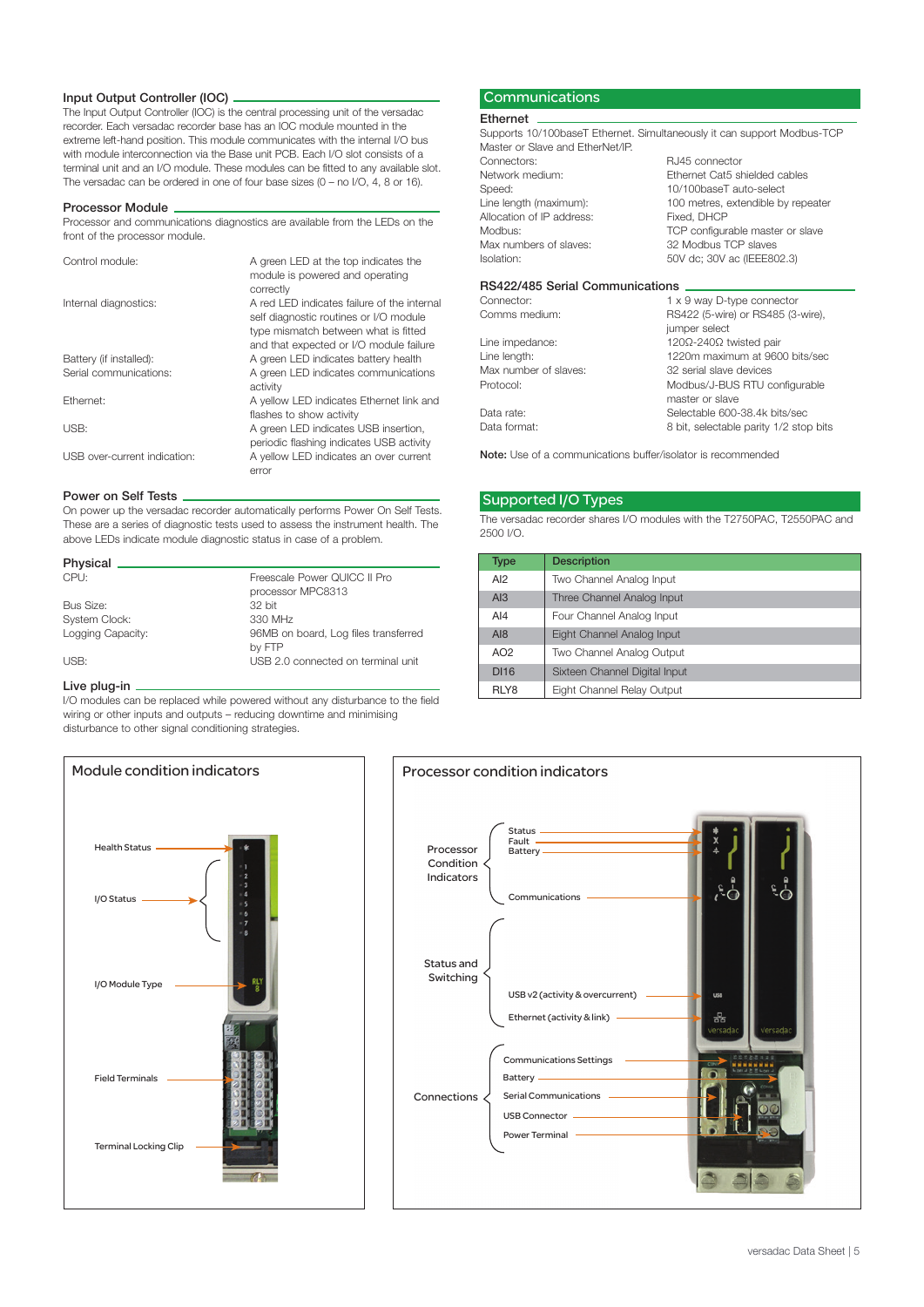#### AI2 – Two Channel Analog Input



This analog input module is used to monitor analogue signals from a wide range of plant sensors. The mA and TC inputs each require the appropriate terminal unit. The second channel of the AI2 has a special high impedance range for use with zirconia probe inputs for oxygen measurement.

Module type:  $A12-DC$ , AI2-TC, AI2-MA No of channels:

Common mode rejection:

Input types: TC, RTD, Volts, mA, mV, Potentiometer, Pyrometer, Zirconia probe mV range: –150mV to +150mV at input impedance >100MΩ mA range: –25mA to +25mA with 5Ω burden in the terminal unit Volts range: –10.3V to +10.3V at input impedance 303kΩ, 0 to 1.8V ≥10MΩ high impedence range (channel 2 only) RTD support: Support for 2, 3 and 4-wire resistance thermometer devices (RTD) Resolution: Better than 0.001% of range Ohms range: 0 to 560Ω 2, 3 or 4-wire lead compensation Hi Ohms range: 0 to 6kΩ 2, 3 or 4-wire lead compensation Pot range: 0% to 100% 'rotation' of 100Ω to 6kΩ pot Linearity: Better than 0.01% of range Input filtering: OFF to 60 seconds Input accuracy: Electrical input factory calibrated to better than 0.1% of reading System isolation: 300V RMS or dc (double insulation) Channel isolation: 300V RMS or dc (basic insulation) Series mode rejection:  $>60dB$  (47-63Hz)<br>Common mode rejection:  $>120dB$  (47-63Hz) Power consumption: 2W maximum

#### Note:

User calibration options can improve performance, limited only by noise and non-linearity.

#### Input specification.

TC Linearisation types: B, C, D, E, G2, J, K, L, N, R, S, T, U, NiMo/NiCo, Platinel, Ni/NiMo, Pt20%RHPt40%Rh, Custom, Linear, SqRoot, XX<sup>3</sup>/2, X<sup>5</sup>/2<br>RTD LIN Types: Cu10, Pt1 Cu10, Pt100, Pt100a, JPt100, Pt1000, Ni100, Ni120, Cu53 CJC system: Measured by RTD, located beneath the input connector<br>Initial CJC accuracy:  $\pm 0.5^{\circ}$ C typical ( $\pm 1^{\circ}$ C maximum)  $\pm 0.5^{\circ}$ C typical ( $\pm 1^{\circ}$ C maximum) CJC rejection: Better than 30:1 over operating temperature range

#### AI3 – Three Channel Analog Input



Provides three isolated current input channels specifically designed to meet the requirements of modern two wire transmitters. Each channel has its own isolated 24V supply for transmitter excitation. Each channel's 24V dc supply is protected against short circuit and utilises a sophisticated trip system in which the module senses over current and cuts the power. After a period the circuit checks for continued circuit malfunction.

Module type: AI3 No of channels: 3 Input range: –28mA to +28mA Linearity: Better than 1µA Series mode rejection: >60dB (47-63Hz)

Resolution: Better than 0.5uA with 1.6 sec filter time (equivalent: 16 bits ) Initial accuracy: Factory calibrated to better than  $\pm 0.1\%$  of reading at 25% Input filtering: OFF to 60 seconds Burden resistance: 60Ω nominal, 50mA maximum current Channel PSU: 20-25V dc, current limited 30mA nominal, self-resetting System isolation: 300V RMS or dc (double insulation) Channel isolation: 50V RMS or dc (basic insulation) Common mode rejection: >120dB (47-63Hz) Power consumption: Current input mode - 2.2W 3 powered loops - 3.7W

#### Notes:

1. User calibration options can improve performance, limited only by noise and non-linearity.

2. Total burden can be increased to 250Ω by cutting a link track on the terminal unit.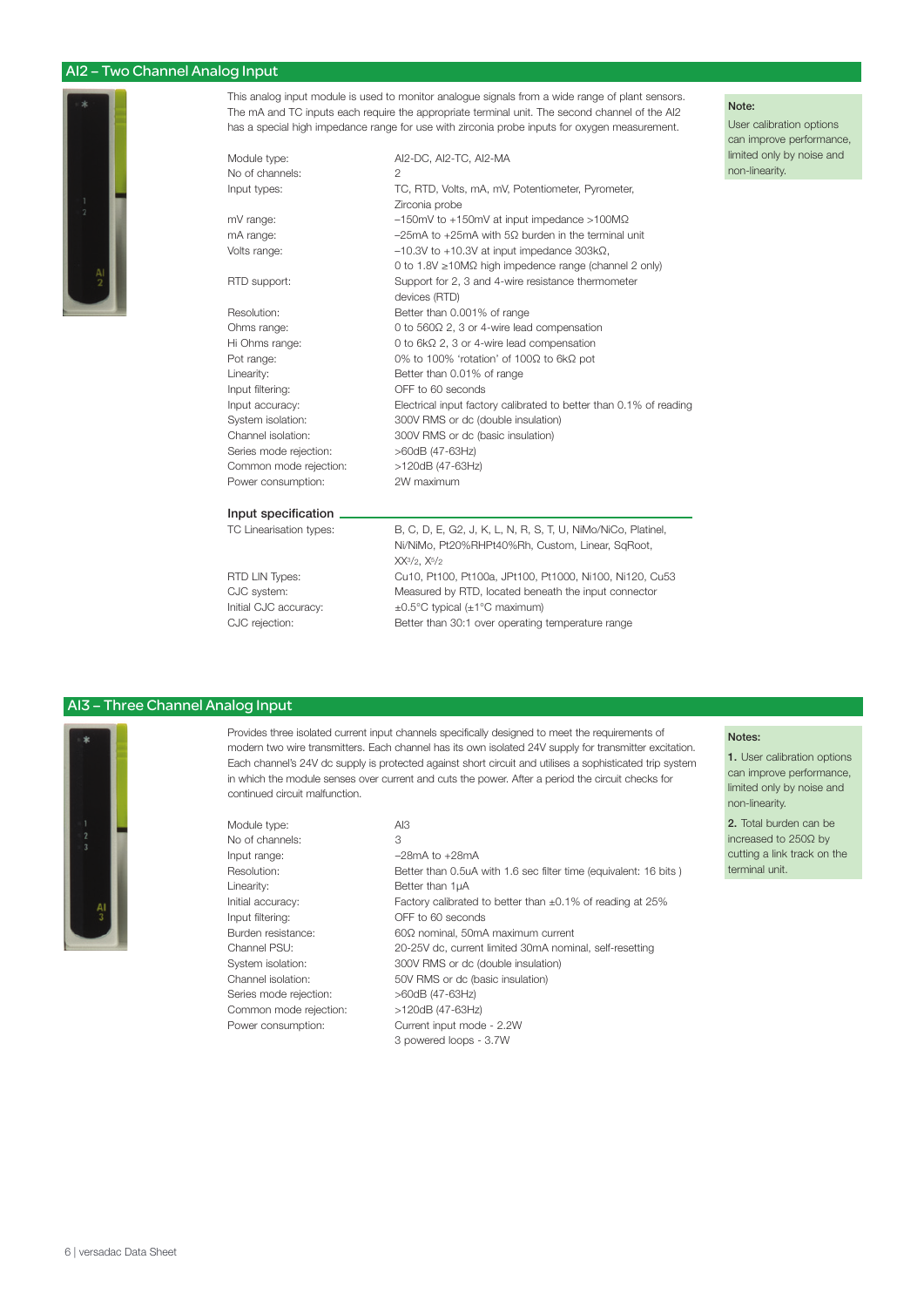## AI4 – Four Channel Analog Input



This analog input module is used to monitor analog signals from a wide range of plant sensors. The mA and TC inputs each require the appropriate Terminal Unit.

| Module type:            | AI3-TC, AI3-MA, AI3-MV                                                                                                                    |  |  |
|-------------------------|-------------------------------------------------------------------------------------------------------------------------------------------|--|--|
| No of channels:         | $\overline{4}$                                                                                                                            |  |  |
| Input types:            | TC, mV, mA, Pyrometer mV range: -150 to +150mV at input<br>impedance $>20M\Omega$                                                         |  |  |
| mA range:               | $-25$ to +25mA with 5 $\Omega$ burden in the terminal unit                                                                                |  |  |
| Resolution:             | Better than 2µV                                                                                                                           |  |  |
| Input filtering:        | OFF to 60 seconds                                                                                                                         |  |  |
| Initial accuracy:       | Electrical input factory calibrated to better than 0.1% of reading<br>Burden resistor $5\Omega \pm 1\%$ (fitted to terminal unit)         |  |  |
| System isolation:       | 300V RMS or dc (double insulation)                                                                                                        |  |  |
| Channel isolation:      | 300V RMS or dc (basic insulation) Ch1 and Ch2 from<br>Ch <sub>3</sub> and Ch <sub>4</sub>                                                 |  |  |
| Series mode rejection:  | >60dB (47-63Hz)                                                                                                                           |  |  |
| Common mode rejection:  | >120dB (47-63Hz)                                                                                                                          |  |  |
| Power consumption:      | 2W maximum                                                                                                                                |  |  |
| Input specification     |                                                                                                                                           |  |  |
| TC Linearisation types: | B, C, D, E, G2, J, K, L, N, R, S, T, U, NiMo/NiCo, Platinel,<br>Ni/NiMo, Pt20%RHPt40%Rh, Custom, Linear, SqRoot,<br>$X^{3/2}$ , $X^{5/2}$ |  |  |

CJC system: Measured by RTD, located beneath the input connector Initial CJC accuracy:  $\pm 0.5^{\circ}$ C typical ( $\pm 1^{\circ}$ C maximum)<br>CJC rejection: Better than 30:1 over operating Better than 30:1 over operating temperature range

#### AI8 – Eight Channel Analogue Input



This analogue input module is used to monitor analogue signals from a wide range of plant sensors. The mA and TC inputs each require the appropriate terminal unit.

| Module type:           | AI8-TC, AI8-MA, AI8-RT                                                  |
|------------------------|-------------------------------------------------------------------------|
| No of channels:        | 8                                                                       |
| Input types:           | TC, RTD, mA, mV                                                         |
| mV range:              | $-80$ mV to $+80$ mV at input impedance $>10$ M $\Omega$ differental    |
|                        | 2.5MΩ common mode                                                       |
| mA range:              | $-20$ mA to $+20$ mA with 3.3 $\Omega$ burden in the terminal unit      |
| RTD support:           | Support for 2 and 3-wire resistance thermometer devices                 |
| Ohms range:            | $20\Omega$ to 500Ω and 2 and 3-wire lead compensation                   |
| Hi Ohms range:         | 200Ω to 5KΩ 2 and 3-wire-wire lead compensation                         |
| Resolution:            | $\pm 10 \text{m}\Omega$ and $\pm 100 \text{m}\Omega$ (with 0.4s filter) |
| Input accuracy:        | Electrical input factory calibrated to better than 0.1% of reading      |
| Linearity:             | 20ppm of span                                                           |
| System isolation:      | 300V RMS or dc (double insulation)                                      |
| Channel isolation:     | 300V RMS or dc (basic insulation) Galvanic Isolated in pairs            |
| Series mode rejection: | 60dB (47-63Hz)                                                          |
| Common mode rejection: | 120dB (47-63kHz) >120dB @50/60Hz                                        |
| Power consumption:     | 1.8W maximum                                                            |
|                        |                                                                         |

#### Input specification

Module type: No of channels: Input types: mV range:

TC Linearisation types: B, C, D, E, G2, J, K, L, N, R, S, T, U, NiMo/NiCo, Platinel, Ni/NiMo, Pt20%RHPt40%Rh, Custom, Linear, SqRoot, X3/2, X5/2 CJC system: Measured by 2 RTD (Pt100), located beneath the input connector Initial CJC accuracy:  $\pm 0.8^{\circ}$ C – sensed with two PT100 sensors on TU<br>CJC rejection: Better than 30:1 over 0°C to +55°C ambient Better than 30:1 over 0°C to +55°C ambient

#### Notes:

1. User calibration options can improve performance, limited only by noise and non-linearity.

2. Wiring care and sensor choice should be used to prevent ground loops when using non-isolated thermocouples.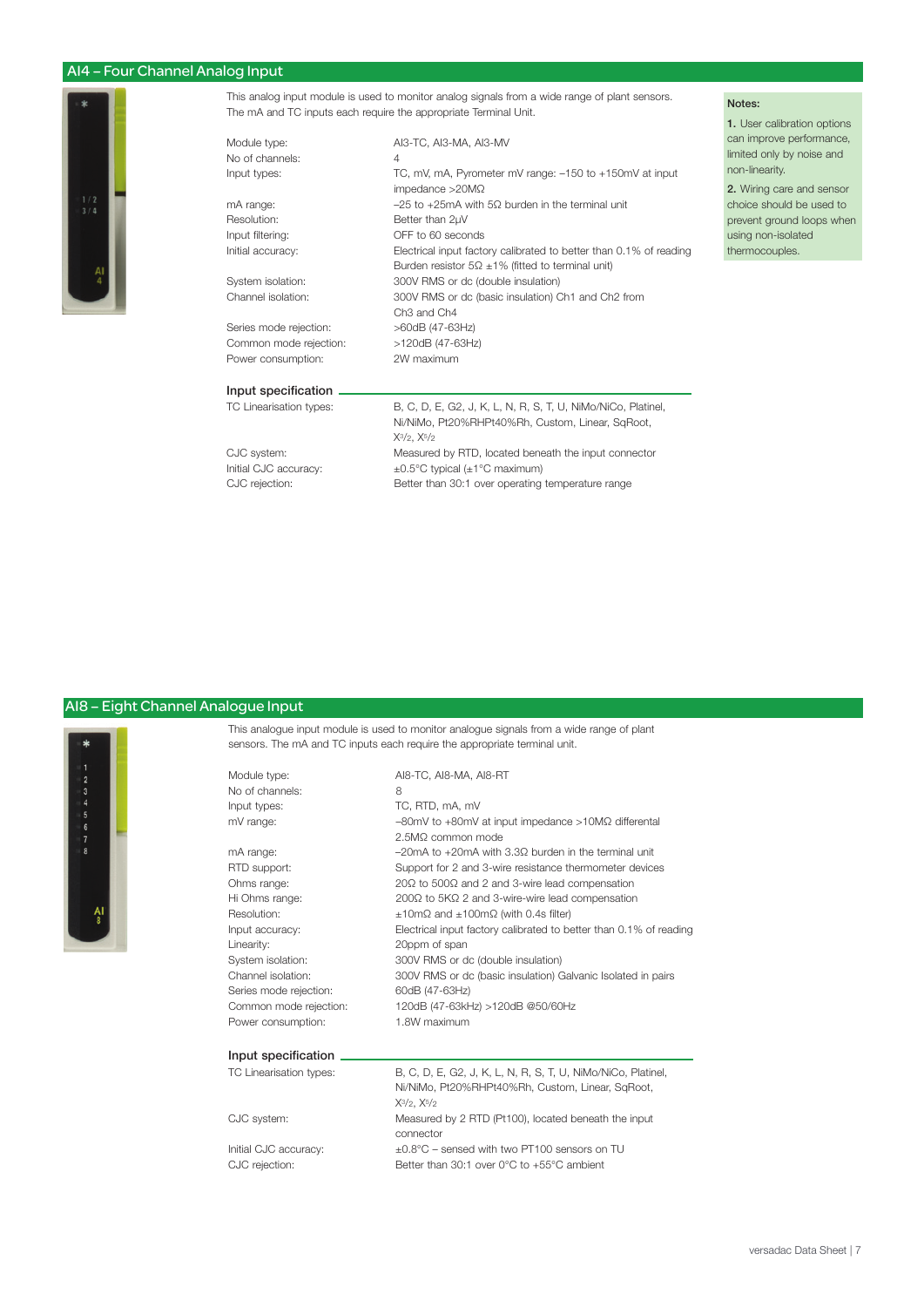## AO2 – Two Channel Analog Output

Module



This analog output module provides two isolated analog output channels. Each output can be independently configured for current or voltage.

| AO2                                                      |
|----------------------------------------------------------|
| $\overline{c}$                                           |
| -0.1 to 20.5mA; 10V dc max. Compliance with total burden |
| less than 500Q                                           |
| Better than 1 part in 10,000 (1uA typical)               |
| -0.1V to 10.1V dc; 20mA max. compliance with total load  |
| greater than $550\Omega$                                 |
| -0.3 to 10.3 V dc; 8mA max. compliance with total load   |
| greater than $1500\Omega$                                |
| Better than 1 part in 10,000 (0.5mV typical)             |
| 300V RMS or dc (double isolation)                        |
| 300V RMS or dc (basic isolation)                         |
| 2.2W maximum                                             |
| Better than 0.1% of reading                              |
|                                                          |

# DI16 – Sixteen Channel Analog Input



This digital input module accepts sixteen inputs and can be wired either for voltage input or for contact closure.

| Module type:                            |  | DI16                                     |
|-----------------------------------------|--|------------------------------------------|
| No of channels:                         |  | 16                                       |
| System isolation:                       |  | 300V RMS or dc (double insulation)       |
| Channel isolation:                      |  | Channels share a common connection ('C') |
| Power consumption:                      |  | Logic: 0.75W maximum                     |
|                                         |  | Contact: 2.0W maximum                    |
| Max. voltage across any channel: 30V dc |  |                                          |

#### 'Contact' Mode

| Module Internal Isolated |                                                            |
|--------------------------|------------------------------------------------------------|
| Power supply (P):        | 16 to 18V dc                                               |
| Contact closure:         | ON state: Input resistance threshold $\langle$ 1ΚΩ typical |
|                          | OFF state: Input resistance threshold $>7K\Omega$ typical  |
| Wetting current:         | >4mA                                                       |
| Wetting voltage:         | $>12V$ dc                                                  |
|                          |                                                            |
| 'Logic' Mode             |                                                            |
| Logic inputs:            | ON state: Input voltage threshold >10.8V dc, 30V maximum   |
|                          | OFF state: Input voltage threshold <5.0V dc, -30V minimum  |
|                          |                                                            |

Input current: 3.8mA @ 12V dc; 2.8mA @ 24V dc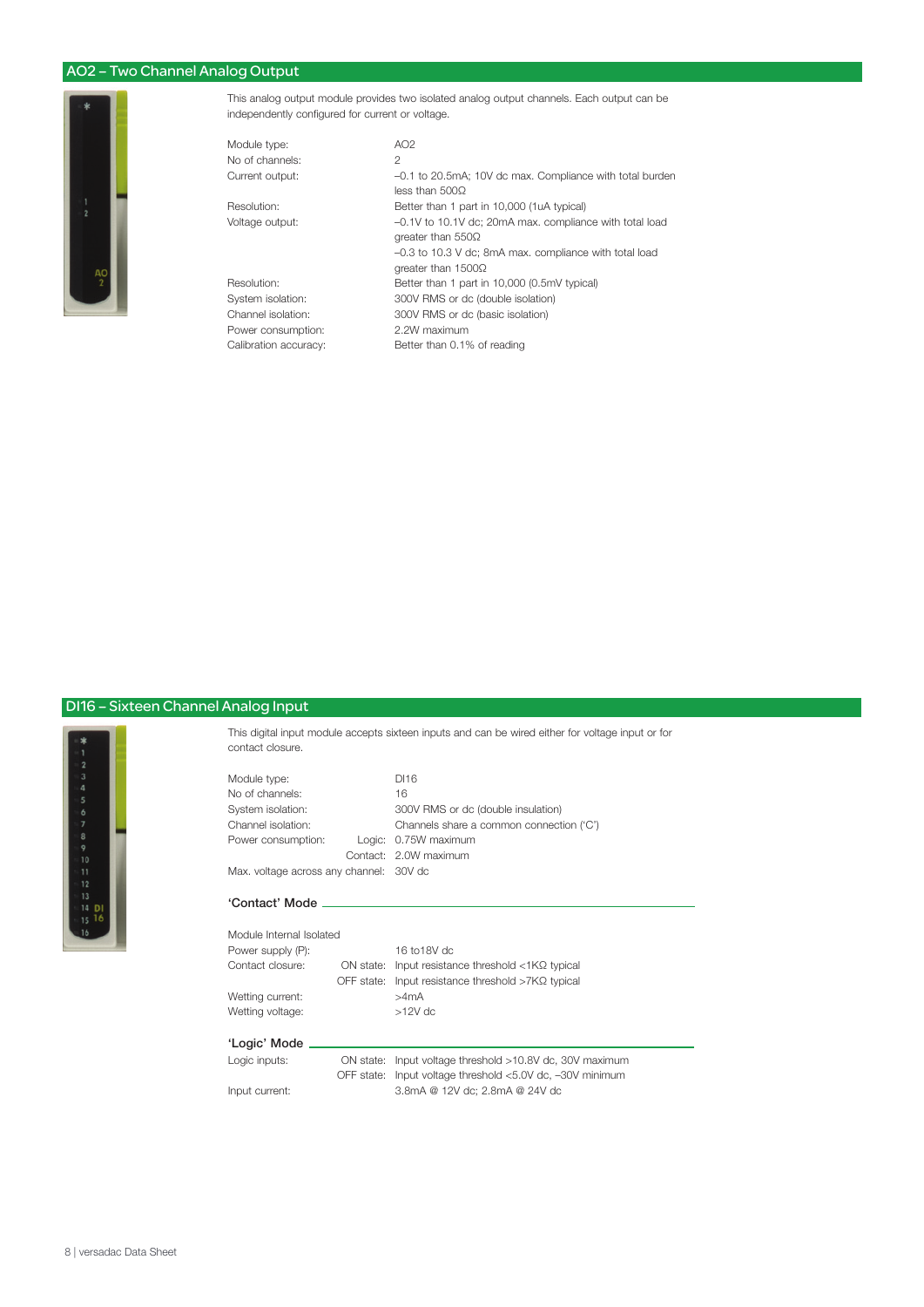## RLY8 – Eigth Channel Relay Output



This module provides eight relay outputs. These outputs may require external snubber circuits (application dependent).

| Module type:        | RLY8                                                        |
|---------------------|-------------------------------------------------------------|
| No of channels:     | 8 normally open, AqCdO contacts for best operating life     |
| Max current rating: | 2A at up to 240V ac; 0.5A at 200V dc, increasing to 2A      |
|                     | at 50V dc (resistive)                                       |
| Min rating:         | 100mA at 12V                                                |
| System isolation:   | 300V RMS or dc (double insulation)                          |
| Channel isolation:  | 300V RMS or dc (basic insulation)                           |
| Contact life:       | >10 million operations @ 240V ac, 1A rms                    |
|                     | $>600,000$ operations @ 240V ac, 2A rms                     |
| Mechanical life:    | >30 million operations                                      |
| De-rating:          | The above ratings summarise the performance with resistive  |
|                     | loads. With complex loads further de-rating may be required |
| Power consumption:  | 2.5W                                                        |
|                     |                                                             |

#### Relay De-rating

#### AC Voltage

As the AC load becomes more "difficult" a more significant de-rating factor is required. The graph below shows the derating to be applied in terms of contact life, assuming the load requirement is predefined.



#### DC voltage

DC operation is also limited for difficult loads, particularly where there is significant inductance. Here the working current must be limited as shown where the load time constant (L/R, in ms) is the significant factor.